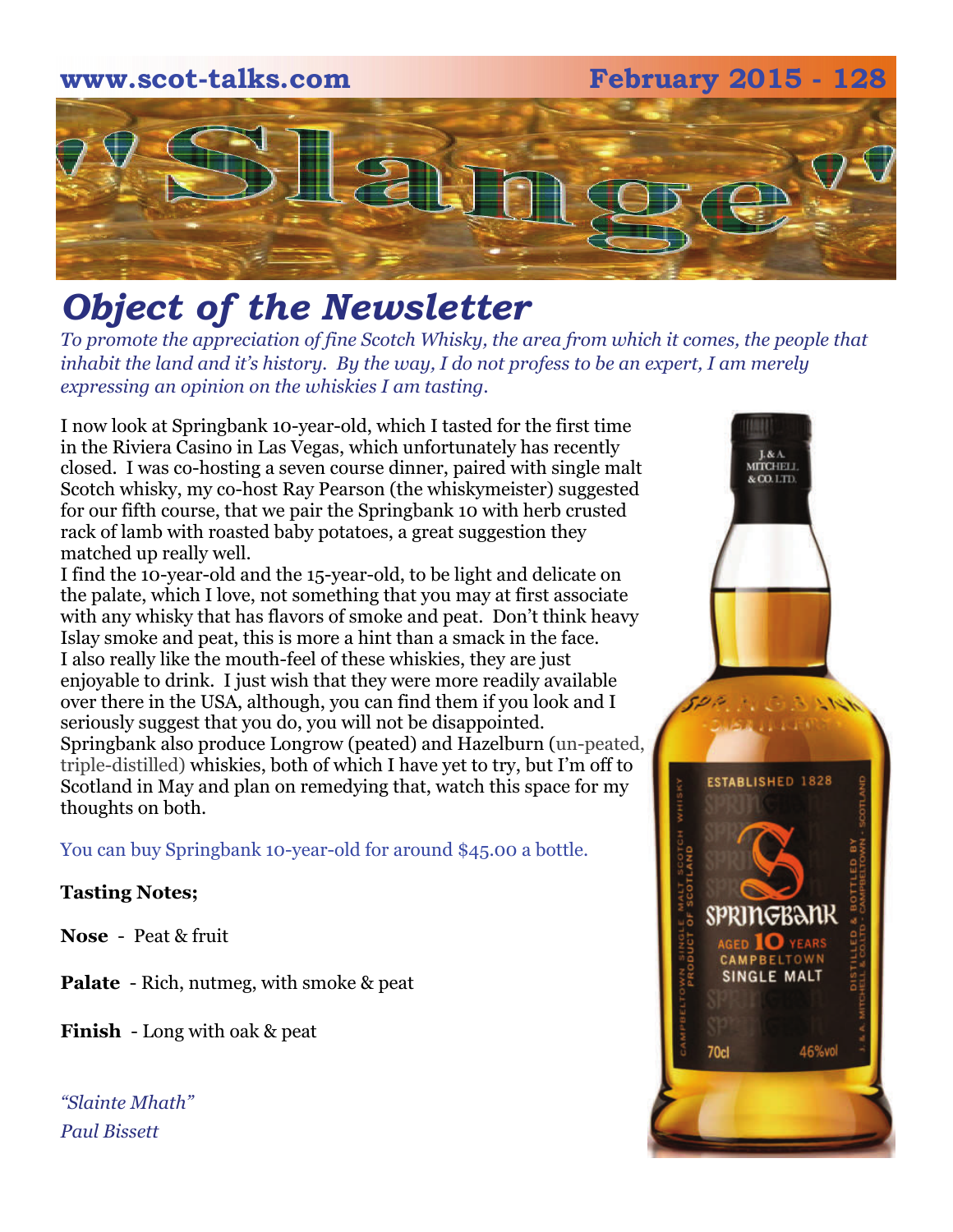#### **www.scot-talks.com February 2015 - 128**



#### **Springbank Distillery's story**

(Taken from the distillery's website, address at the bottom)

#### **1591**

The first reference to Campbeltown whisky is recorded in writing

#### **1601**

Campbeltown becomes a whisky smuggling centre and the illegal production of whisky, then also referred to as 'Uisge Beatha', Gaelic for 'water of life' is rife

#### **1660s**

The Mitchell family, founders of Springbank, come to Campbeltown as settlers from the lowlands. Some family members were already maltsters

#### **1814**

22 legal distilleries are now in operation in the Campbeltown area

#### **1825**

Archibald Mitchell becomes partner at Rieclachan Distillery and is later joined by his brother, Hugh

#### **1828**

Springbank is built on the site of the previously illicit still used by Archibald Mitchell and Springbank Distillery is officially founded, becoming the 14th licensed distillery in Campbeltown

#### **1834**

As demand for Campbeltown malt increases, Archibald's sister, Mary Mitchell, builds Drumore Distillery

#### **1837**

Brothers John and William Mitchell, Archibald's sons, take ownership of Springbank. Later, John takes his son into the business, forming the company J&A Mitchell

#### **1838**

John Walker of Kilmarnock recognises the burgeoning profile of Springbank whisky and purchases 118 gallons

#### **1872**

With demand for Campbeltown malts appearing insatiable, John's brother William continues the family venture into the whisky trade and Glengyle Distillery is founded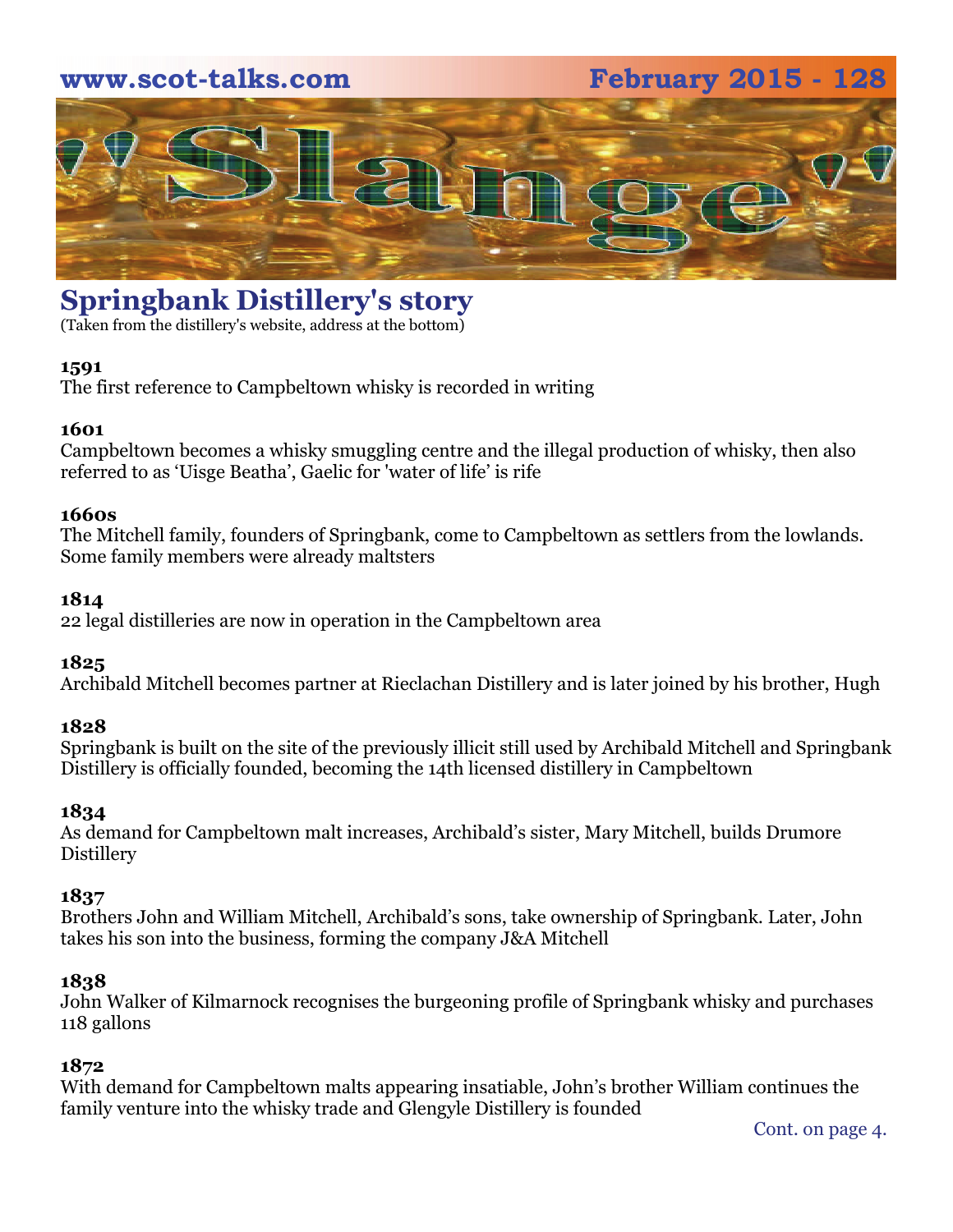# **www.scot-talks.com February 2015 - 128**

Below is a simple guide to help you choose your single malt Whisky, and the flavor notes you should expect from it. Being Scottish I recommend you find a likely candidate and try it in a bar before buying the whole bottle. This Issue; Springbank 10-yearold. For more information go to http:// www.springbankwhisky.com

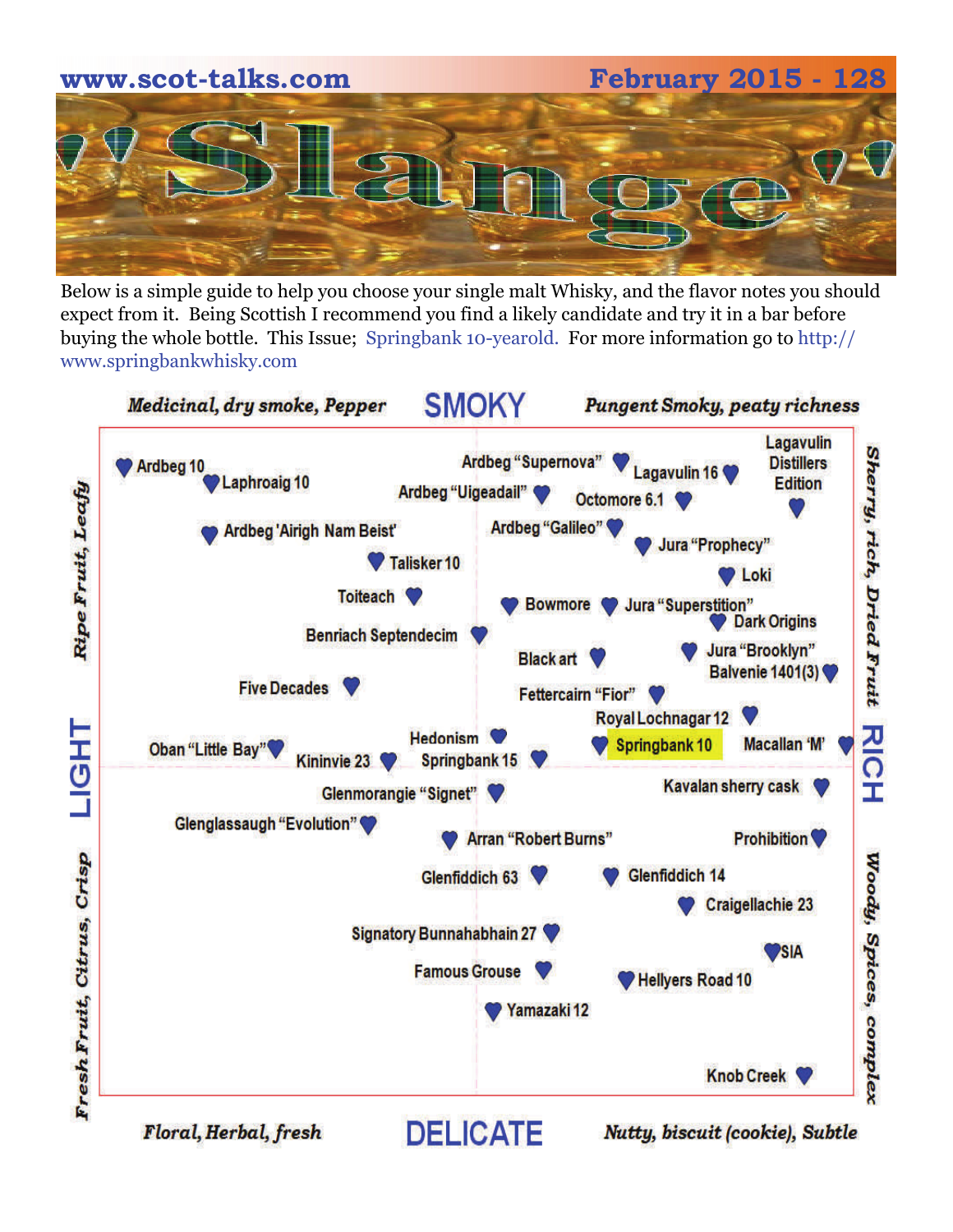#### **www.scot-talks.com February 2015 -128**



#### **1891**

Campbeltown, with a then population of just 1,969 was reputed to be the richest town in Britain per capita

#### **1900s**

The turn of the century brings a change of whisky preferences and Springbank alter their production accordingly to make lighter whisky that was not as heavily peated, using coal rather than peat to dry malt

#### **1920s**

Some of the Campbeltown distilleries begin cutting corners to meet demand for whisky, resulting in blenders turning their back on Campbeltown and looking elsewhere for consistently better malt. One by one, these distilleries begin to close

#### **1925**

Suffering from the recession at the beginning of the 20th century, Glengyle Distillery, after being sold by William Mitchell to another company, ceases trading

#### **1934**

Rieclachan closes its doors, leaving only Springbank and Glen Scotia operating in the Campbeltown area

#### **1970**

Springbank bottles a 50-year-old whisky, distilled in 1919

#### **1973**

Longrow whisky is distilled at Springbank, proving that an Islay-style single malt could be produced on the mainland

#### **1980s**

Another general downturn in the whisky business sees a wave of distilleries close across Scotland. Springbank continues to sell whisky, though production is sporadic at best

#### **1989**

Regular production resumes at Springbank as demand for whisky begins to grow

#### **1990s**

Springbank Single Malt's reputation takes off around the world. A spate of top quality bottlings are released which cement the distillery's reputation for producing world-class whisky

Cont. on page 5.